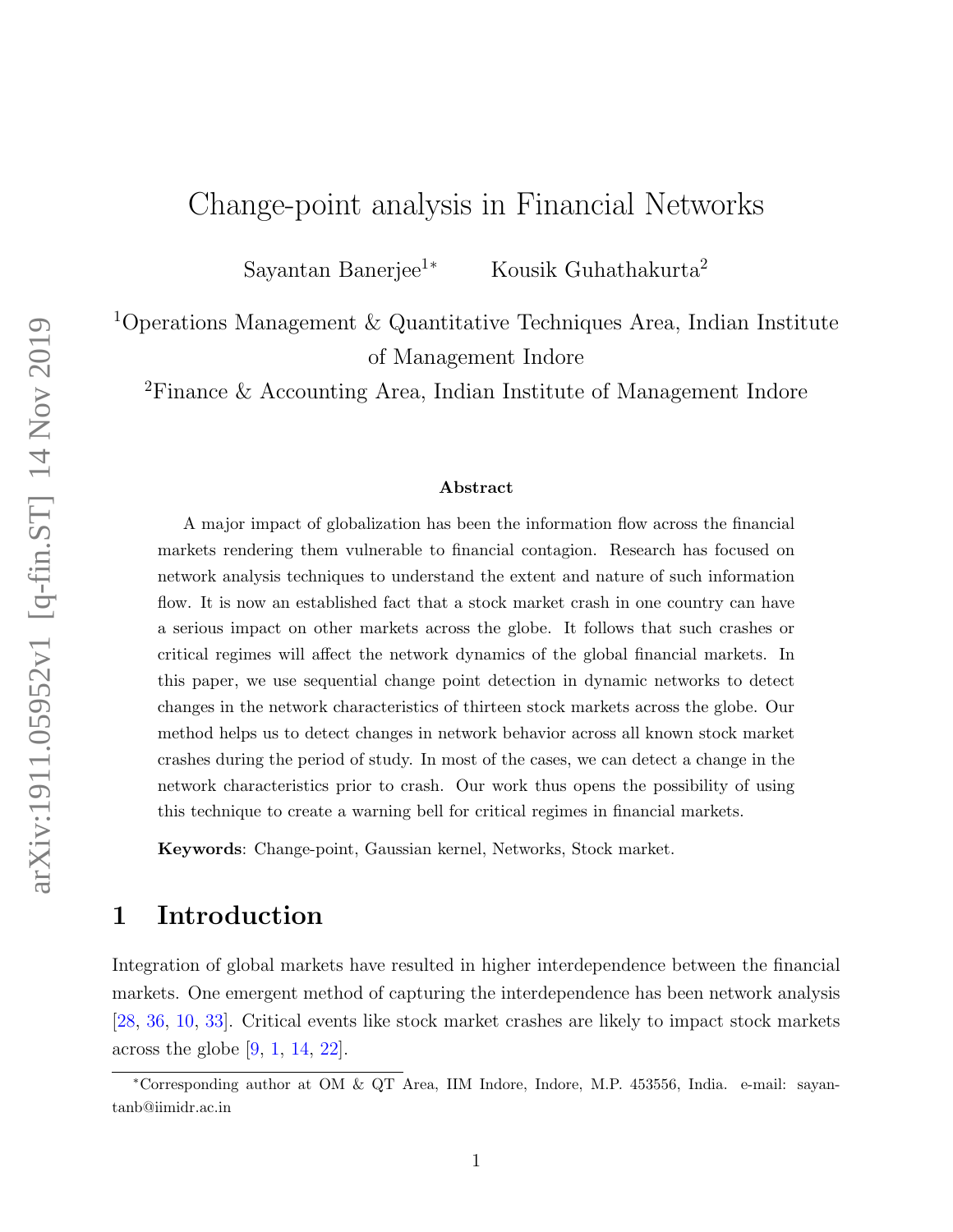The credit crisis of 2008 has propelled a volume of research on stock market interdependence and the resulting contagion. Kenourgios et al. [16], using a multivariate regimeswitching copula model found evidence of contagion effect between BRIC countries and US and UK stock markets during five financial crises. Markwat et al. [24] found 'domino effect' across global stock markets where a crash in a local market has impact on multiple stock markets. Boubaker et al. [11] confirmed contagion effect between the stock markets of the US and some selected developed and emerging countries during the sub-prime crisis. Longstaff [20] investigated sub-prime asset pricing during the sub-prime crisis and established contagion effect across markets. Proposing a wavelet-based approach to test for financial contagion, Galllegati [12] concluded that global stock markets were impacted by the US sub-prime crisis. These and many other works [13, 8, 7] have shown that critical periods in stock price movement like stock market crashes always impact multiple markets across the globe. This means that the nature of the interdependence of global stock markets undergo changes during such periods. Both research and practice in stock markets need to focus on methods of modelling this interdependence and devise methodology to detect change points in the time evolution of such interdependence. Mantegna [23] provided one of the earlier works in exploring the dynamics among various stocks by constructing a minimal spanning tree (MST) using correlation between the stocks. Onnela et al. [29] explored the dynamics of the MST constructed from the correlation matrix of stock returns to detect market crises. Mizuno et al. [26] also studied correlation networks among currencies to construct a currency MST tree followed by clustering of the currencies. In a recent work, Kazemilari and Djauhari [15] analyzed the topological properties of stocks using the RV coefficient corresponding to multivariate time series data. Namaki et al. [27] used random matrix theory to analyze stock market network and provided some useful insights on the interdependence of individual stock prices in US and Tehran stock markets.

An interesting problem in this regard is that of change-point detection. Since we are considering networks which evolve over time, structural changes occur in the networks as the dynamics among the players of the network change significantly. These changes might be attributed to external factors affecting some or all of the players involved. Change-point detection has been widely studied in the context of statistical process control; see [35, 21] and references therein. McCulloh and Carley [25] used concepts from process control for detecting change-points in social networks varying over time. Aue et al. [2] considered the problem in the context of low dimensional multivariate time series and developed a nonparametric test statistic for detecting change point in the coviance structure. Barnett and Onnela [5] used a testing based approach as well using correlation networks for detecting multiple change points. Moving to the high dimensional set up, Roy et al. [32] developed a two-step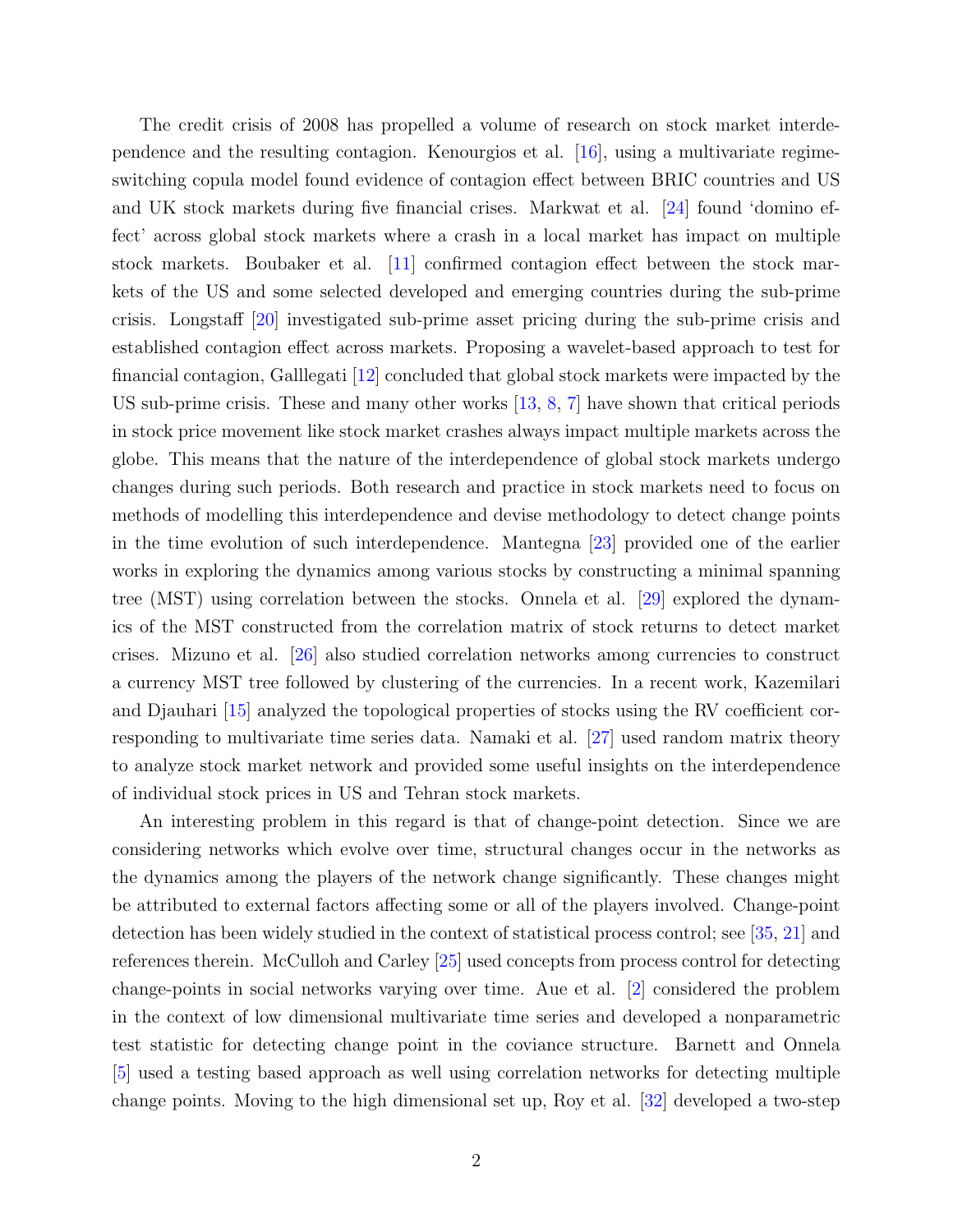algorithmic approach for single change point detection in networks corresponding to sparse Markov random fields. More recently, Avanesov and Buzun [3] developed a change point detection method in high dimensional covariance structure of the underlying variables using statistical hypothesis testing. Peel and Clauset [31] adopted a testing of hypothesis approach as well to infer whether a change point has occured in a certain window of time, using a parametric family of distributions for the data. They used the concept of Bayes factor, and determined the change point using a *p*-value approach, similar to concepts in  $[6]$ . Gaussian graphical models (GGMs), where the underlying random variables defined over the nodes of the network are assumed to be normally distributed, provide an utilatarian statistical framework for modeling dynamic networks [37]. Kolar and Xing [18] consider the estimation problem of such networks, followed by another work where they developed the method for estimating networks with jumps using a varying coefficient varying structure (VCVS) model [19]. In a recent work, Keshavarz et al. [17] considered a sequential change point detection algorithm for time varying sparse GGMs. A nonparametric sequential alorithm for detecting sudden changes in a network has been developed by Park and Sohn [30].

We consider the problem of sequential change point detection in a dynamic network of a group of international stock markets to detect changes in the network dynamics during periods close to stock market crashes. Our work focuses on capturing the dynamics of the financial market via construction of the underlying network structure of the Asia – Pacific stock markets, which present an interesting combination of emerging and developed markets, along with US and UK stock markets using stock return data from April 2000 to April 2017. We use the Gaussian kernel function which provides a distribution free construction of underlying network while simultaneously preserving the topology. This gets rid of the assumption about the underlying variables being multivariate normal which for financial returns might not hold true in general. This is followed by a statistical testing approach for change point detection in time-evolving networks as proposed in [5].

This work contributes to the literature in two-fold ways. First, we bring methodological innovation in network analysis using Gaussian kernel function, which renders the model more suited for non-normal variables like financial returns. With the adoption of Gaussian radial basis kernel in the change detection method proposed by [5], we extend their model and bring in more efficiency in detecting change points. Additionally, we apply this method to financial returns of a group of stock markets of strategic importance and detect the impact of local crashes across markets. This opens the possibility of using our method as a warning signal. Moreover, we also illustrate that the kernel based network performs superior compared to the correlation network in terms of detecting valid change points.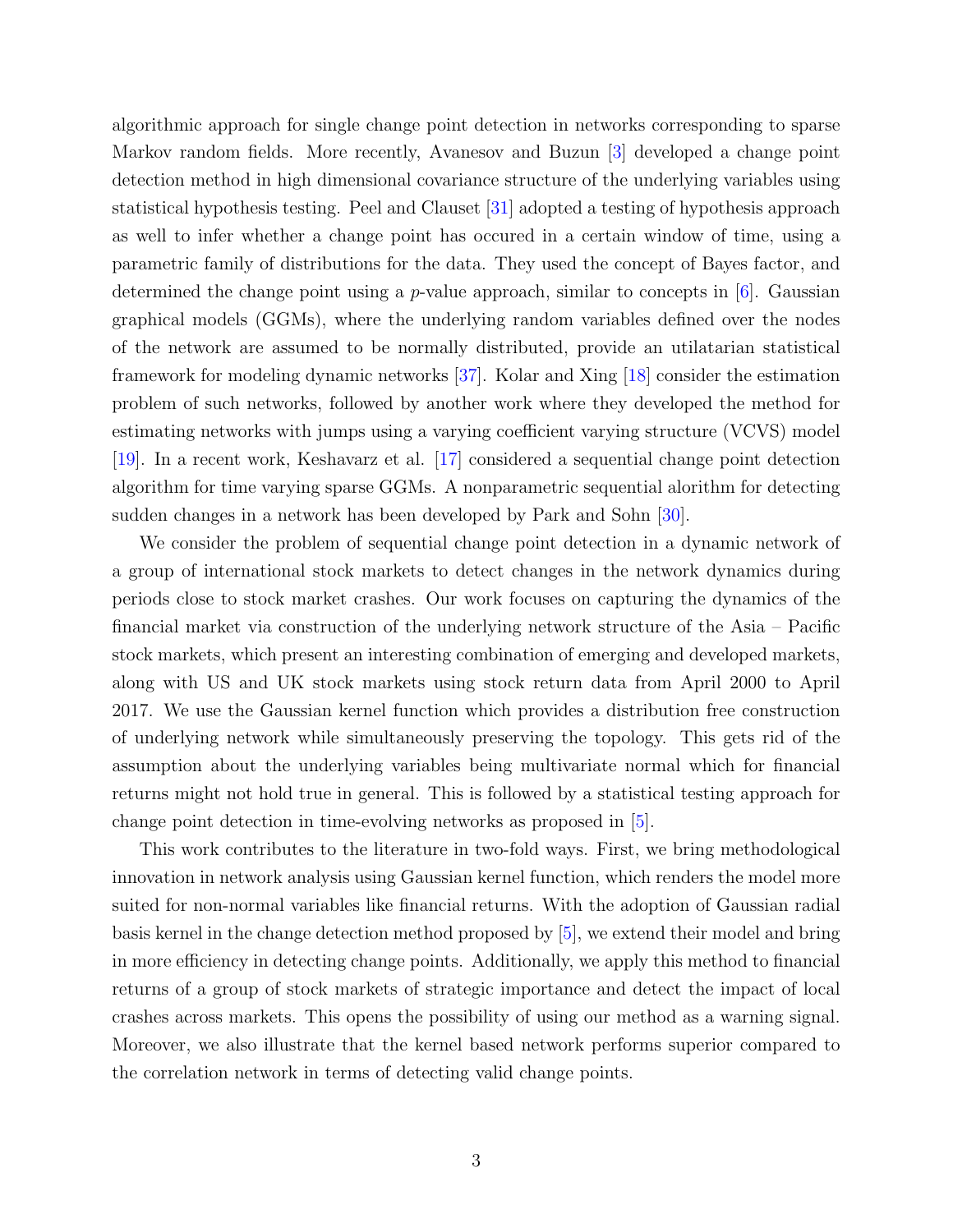## 2 Data description

We consider daily data for 11 stock market indices from Asia Pacific region: Australia (AORD), Hong Kong (HSI), Japan (NIKKEI), Singapore (STI), China (SSE), India (NIFTY), Indonesia (JKSE), South Korea (KOSPI), Malaysia (KLSE), Philippines (PSEI) and Taiwan (TWII), along with the US (DJI) and the UK (FTSE) stock market indices, for the period of April 2000 to April 2017. The data was taken from Thomson Reuters database.

In Figure 1, we plot the stock market returns corresponding to the indices – DJI, SSE and NIFTY, for the time period of January 2007 to January 2009. This timeline includes the 2007-08 global financial crisis period. Network based analysis will help in capturing the interplay among the various indices and explain the changing dynamics of the network before or after stock market crashes.

We construct the network based on the daily returns computed as the first difference of the level data. We observe that the following stock market crashes took place during the period.

#### 1. 11-Sep-01, Economic effects arising from the September 11 attacks, USA.

The September 11 attacks caused global stock markets to drop sharply. The attacks themselves caused approximately \$40 billion in insurance losses, making it one of the largest insured events ever.

### 2. 09-Oct-02, Stock market downturn of 2002, USA.

A downturn in stock prices during 2002 was observed in stock exchanges across the United States, Canada, Asia, andEurope. After recovering from lows reached following theSeptember 11 attacks, indices slid steadily starting in March 2002, with dramatic declines in July and September leading to lows last reached in 1997 and 1998.

### 3. 27-Feb-07, Chinese Stock Bubble of 2007, China.

The SSE Composite Index of the Shanghai Stock Exchange tumbled 9% from unexpected selloffs, the largest drop in 10 years, triggering major drops in worldwide stock markets.

#### 4. 11-Oct-07, United States bear market of 2007 - 09, USA.

Till June 2009, the Dow Jones Industrial Average, Nasdaq Composite and S&P 500 all experienced declines of greater than 20% from their peaks in late 2007.

#### 5. 16-Sep-08, Financial crisis of 2007 - 08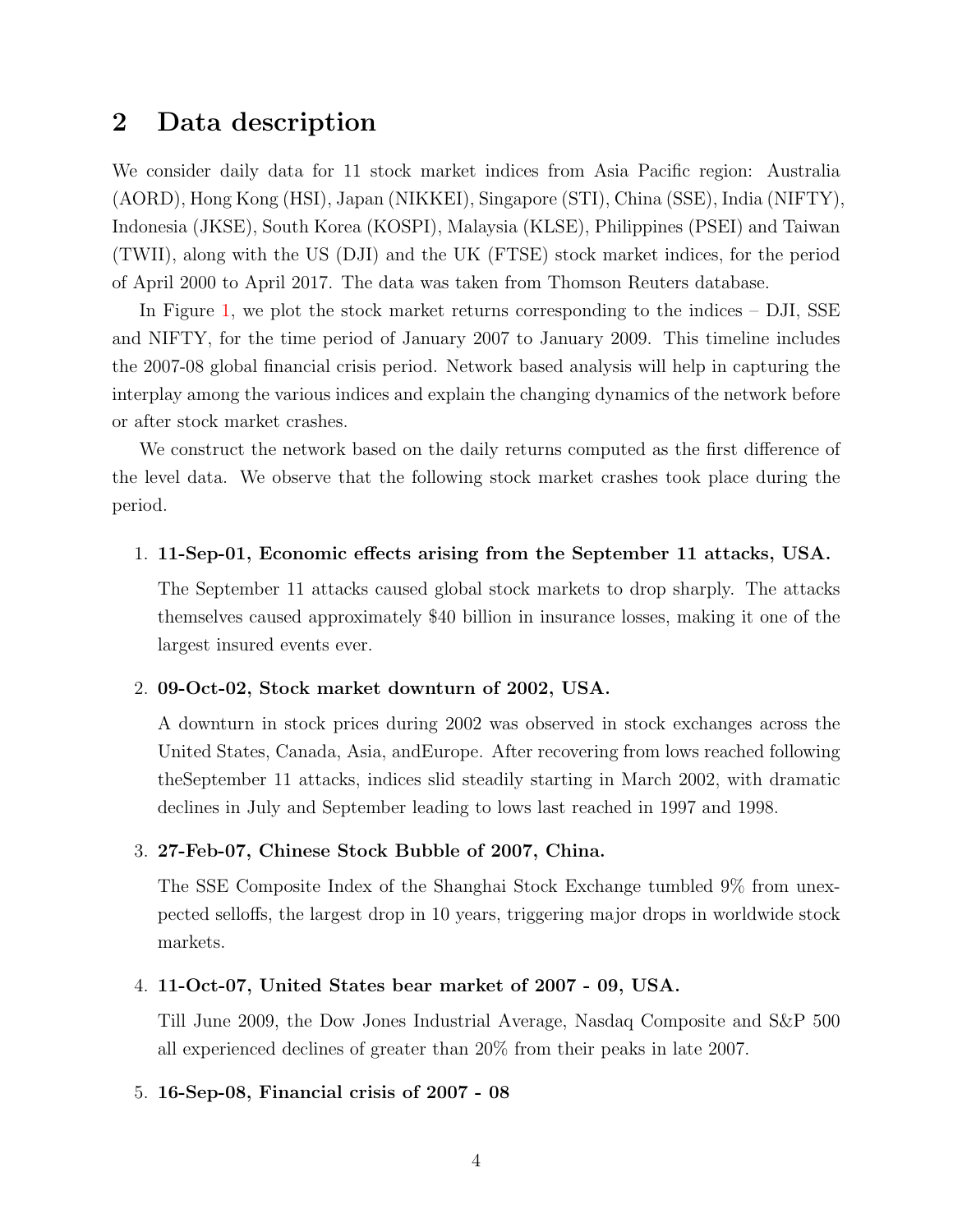

Figure 1: Figure showing plots of stock returns for three indices – DJI, SSE and NIFTY, during the period of January 2007 to January 2009. This timeline includes the 2007-08 global financial crisis period. The patterns in the returns for the different stock exchanges are different, prompting the need for a network based analysis to explore the dynamics of global stock markets.

On September 16, 2008, failures of large financial institutions in the United States, primarily due to exposure of securities of packaged subprime loans and credit default swaps issued to insure these loans and their issuers, rapidly devolved into a global crisis resulting in a number of bank failures in Europe and sharp reductions in the value of equities (stock) and commodities worldwide. The failure of banks in Iceland resulted in a devaluation of the Icelandic króna and threatened the government with bankruptcy. Iceland was able to secure an emergency loan from the IMF in November. Later on, U.S. PresidentGeorge W. Bush signed the Emergency Economic Stabilization Act into law, creating a Troubled Asset Relief Program (TARP) to purchase failing bankassets. This had disastrous effects on the world economy along with world trade.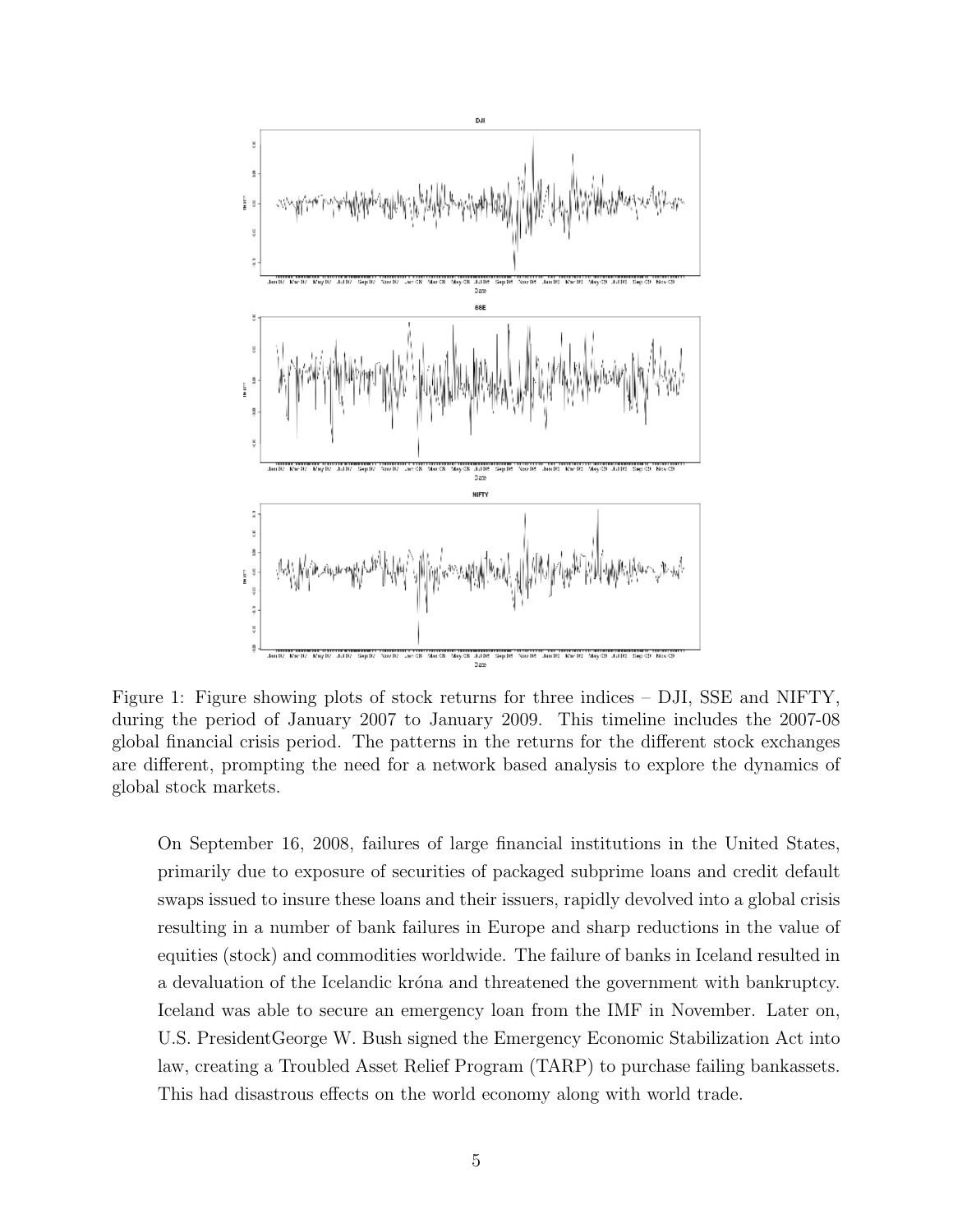### 6. 27-Nov-09, 2009 Dubai debt standstill, United Arab Emirates.

Dubai requested a debt deferment following its massive renovation and development projects, as well as the Great Recession. The announcement caused global stock markets to drop.

### 7. 27-Apr-10, European sovereign debt crisis, Europe.

Standard & Poor's downgraded Greece's sovereign credit rating to junk four days after the activation of a 45-billion Euros EU-IMF bailout, triggering the decline of stock markets worldwide and of the Euro's value, and furthering a European sovereign debt crisis.

### 8. 06-May-10, 2010 Flash Crash, USA.

The Dow Jones Industrial Average suffered its worst intra-day point loss, dropping nearly 1,000 points before partially recovering.

### 9. 01-Aug-11, August 2011 stock markets fall, USA.

Stock markets around the world plummeted during late July and early August, and remained volatile for the rest of the year.

### 10. 12-Jun-15, 2015 – 16 Chinese stock market crash, China.

China stock market crash started in June and continued into July and August. In January 2016, Chinese stock market experienced a steep sell-off which sets off a global rout.

### 11. 18-Aug-15, 2015 – 16 stock market selloff, United States.

The Dow Jones fell 588 points during a two-day period, 1300 points from August 18 – 21. On Monday, August 24, world stock markets were down substantially, wiping out all gains made in 2015, with interlinked drops in commodities such as oil, which hit a six-year price low, copper, and most of Asian currencies, but the Japanese yen, losing value against the United States dollar. With this plunge, an estimated ten trillion dollars had been wiped off the books on global markets since June 3.

# 3 Network construction

We have a fixed set of n nodes for constructing the financial network corresponding to n different stocks. This results in T dimensional observations  $Y_1, \ldots, Y_n$  at T fixed time points  $t = 1, \ldots, T$ . Let  $Y_i = (Y_{i1}, \ldots, Y_{iT})^T$  denote the vector of observations for stock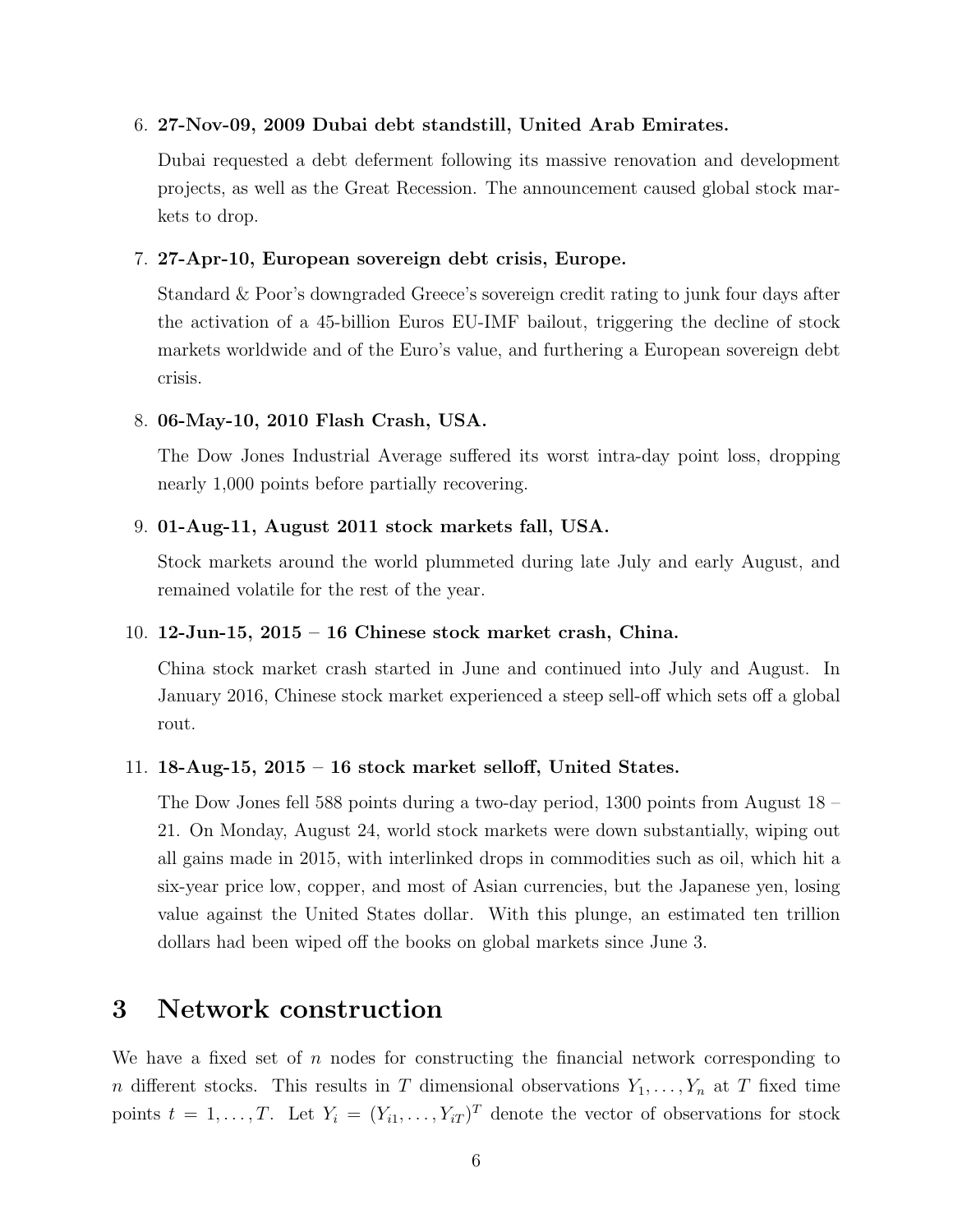$i, i = 1, \ldots, n$ , and the resulting  $n \times T$  data matrix be denoted by Y. Based on the observed data matrix Y, we aim to construct a similarity graph or network  $G = (V, E)$ , where  $V =$  $\{1,\ldots,n\}$  is the set of nodes corresponding to  $\{Y_1,\ldots,Y_n\}$  and E is the collection of edges. The resulting network may be an unweighted or a weighted one, depending on whether the 'similarity' associated with any pair  $(i, j)$  of edges is binary, or some positive quantity  $w_{ij}$ , respectively. We say that two nodes are connected with edge-strength  $w_{ij}$  if  $w_{ij} > 0$ . In this context, the weighted adjacency matrix of a network is defined as the symmetric  $n \times n$ matrix  $W = (w_{ij})$ .

### 3.1 Similarity Networks

We now discuss different types of similarity networks that can be constructed in this context.

 $\epsilon$ -neighborhood networks: An  $\epsilon$ -neighborhood network is constructed by connecting the nodes for which the distance between two nodes exceeds a certain threshold  $\epsilon > 0$ . The distance measure can be any well-defined metric, for example, the  $L_1$  distance or the  $L_2$ distance. The resulting network is an unweighted one.

Correlation/Partial Correlation networks: Correlation networks are constructed using the absolute value of the pairwise correlation between any two nodes as the corresponding edge-weights, that is,  $w_{ij} = |r_{ij}|$ ,  $r_{ij}$  being the sample correlation coefficient between  $Y_i$  and  $Y_j$ . Correlation networks have been extensively studied in various fields including analyzing protein networks (see [34] and references therein), and financial networks [5, 26, 33]. Partial correlation networks are conceptually similar, with the main difference being the choice of the weight function as the partial correlation between pairs of nodes instead of correlations. Partial correlation between any two nodes adjust for the effect of the remainder of the nodes and hence might be more appropriate. Banerjee et al. [4] used partial correlation graphs to model proteomic data in the context of graph clustering.

Kernel based networks: Kernel-based networks result in a fully connected graph where the underlying similarity measure captures the local neighborhood relationships of the network. The kernel function acts as a similarity measure between any pair of nodes, such that similar behaving nodes have higher edge weights. For example, for a Gaussian radial-basis kernel, the strength of an edge between two nodes  $Y_i$  and  $Y_j$  is given by

$$
w_{ij} = \exp\left(-\frac{1}{2\sigma^2} \|Y_i - Y_j\|^2\right).
$$
 (3.1)

The parameter  $\sigma^2$  above controls the width of the node-neighborhoods in the network. Other choices of the kernel function include Laplacian kernel, polynomial kernel, Spline kernel,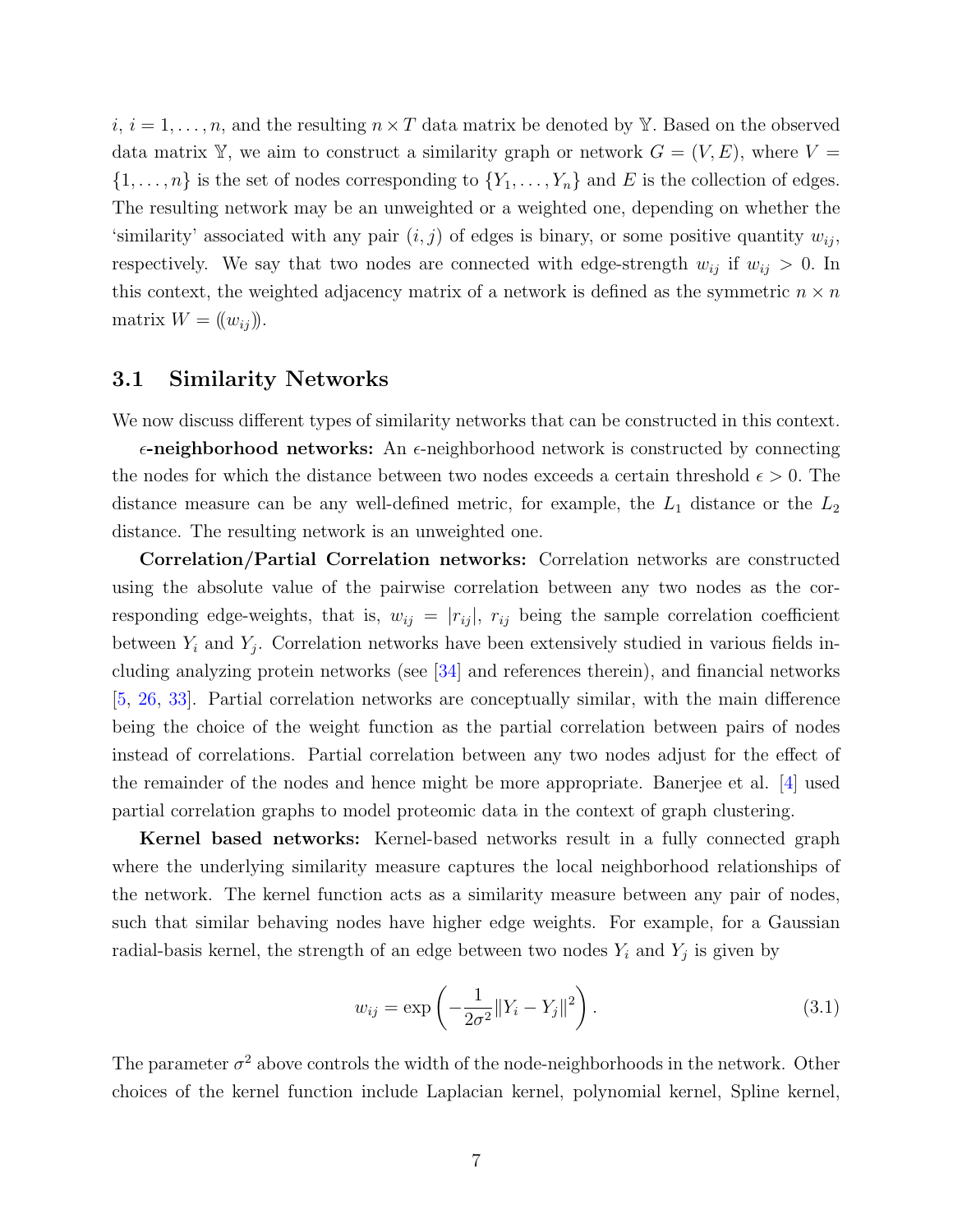Bessel kernel, etc.

We shall be using the Gaussian kernel function to construct our financial network. Note that the network can be constructed using any sub-vector of  $Y_i$  as well. One major reason behind the choice is that the network corresponding to the  $n$  nodes is constructed under a non-parametric framework without any distributional assumptions on the columns of Y. In comparison, partial correlation networks effectively capture the conditional independence structure of the underlying variables in the nodes, but only under the assumption that the variables are multivariate Normal. Hence kernel-based approaches provide a distribution-free construction of the underlying network while simultaneously preserving the neighborhood topology.

### 4 Change-point detection method

We adopt the method proposed in [5] for multiple change point detection. While their method was developed for correlation networks, we shall be primarily working with the network constructed using the Gaussian radial basis kernel as described in the previous section. For two contiguous time windows  $[t_1, t_2]$  and  $[t_2 + 1, t_3]$  where  $1 \leq t_1 < t_2 < t_2 + 1 < t_3 \leq T$ , we say that a change-point exists at the boundary  $t_2$  if the networks constructed using the respective time windows are significantly different.

Let us define the adjacency matrix of the network constructed using the sub-vector of observations in the time range  $[t, t']$  as  $W(t, t')$ . The presence of a change-point at the time point  $t + k$  in a given time interval  $[t, t']$ ,  $t < t + k < t'$ , should result in a different network topology in the respective time intervals  $[t, t+k]$  and  $[t+k+1, t']$ . This change in the topology may be captured using some suitable distance metric like the Euclidean norm, defined as

$$
d(k) = ||W(t, t + k) - W(t + k + 1, t')||_2^2.
$$
\n(4.1)

If  $W(t, t+k)$  and  $W(t+k+1, t')$  respectively represent the 'true' adjacency matrices corresponding to the network in the given time intervals, then our problem boils down to testing the hypothesis

$$
H_0: \mathcal{W}(t, t+k) = \mathcal{W}(t+k+1, t') \text{ vs. } H_1: \mathcal{W}(t, t+k) \neq \mathcal{W}(t+k+1, t'),
$$

for some  $k \in (t, t')$ . We propose to use the distance metric defined above as the test statistic. However, the exact sampling distribution of the same is not known. Hence we shall adopt a resampling approach to generate values of  $d(k)$  under the assumption that the null hypothesis  $H_0$  is true. For this, we first generate bootstrap samples of the rows of the data matrix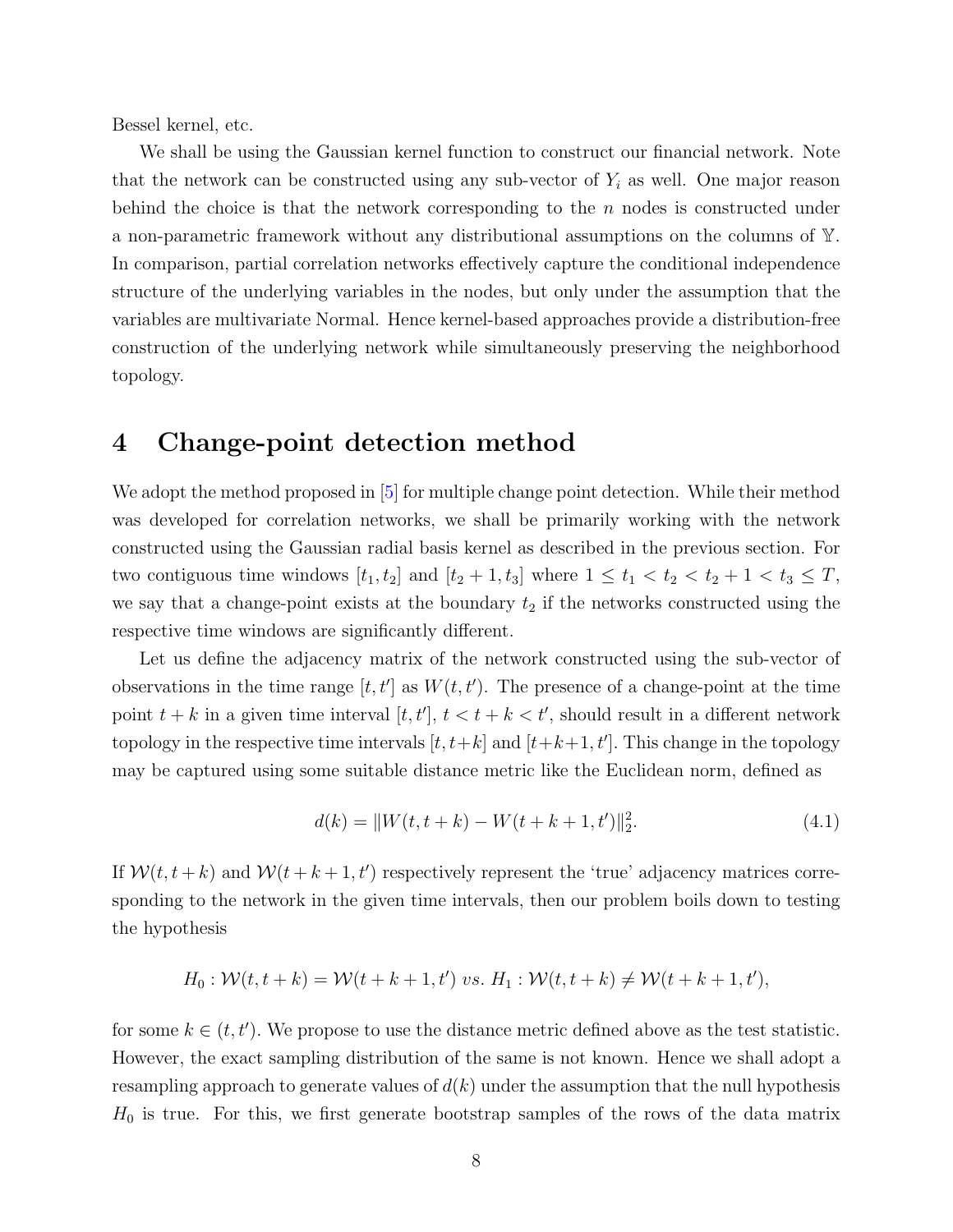corresponding to the observations in the time interval  $[t, t']$ . Let us denote the bootstrap resamples of the corresponding data matrix as  $\mathbb{Y}^{(b)}$ ,  $b = 1, \ldots, B$ , where B is the total number of bootstrap resamples. For each such data matrix, we construct the bootstrap resampled network using the Gaussian radial basis kernel function for the time intervals  $[t, t + k]$  and  $[t + k + 1, t']$ , where  $k \in [t + \delta, t' - \delta], \delta > 0$ . The quantity  $\delta$  is chosen in such a way that we do not search for a potential change point near the end-points  $t$  or  $t'$ . Thus we finally get resampled values of the test statistic as

$$
d^{(b)}(k) = ||W^{(b)}(t, t+k) - W^{(b)}(t+k+1, t')||_2^2,
$$
\n(4.2)

where  $W^{(b)}(t,t+k)$  and  $W^{(b)}(t+k+1,t')$  respectively denote the weighted adjacency matrices in the time intervals  $[t, t+k]$  and  $[t+k+1, t']$  based on the resampled data matrix  $\mathbb{Y}^{(b)}$ . A z-score corresponding to the potential change-point  $k \in \{t + \delta, \ldots, t' - \delta\}$  is given by

$$
z^{(b)}(k) = \frac{d^{(b)}(k) - \bar{d}(k)}{s(k)},
$$
\n(4.3)

where  $\bar{d}(k) = \sum_{b=1}^{B} d^{(b)}(k)/B$ , and  $s^2(k) = \sum_{b=1}^{B} {d^{(b)}(k) - \bar{d}(k)}^2/(B-1)$ .

Note that, if autocorrelations are present among the observations, then resampling using an independent bootstrap as above might lead to a bias in approximating the null distribution. In that case, a sieve bootstrap may be used as outlined in [5].

A potential change-point is then identified as the time point having the maximum z-score, so that we define  $Z^{(b)} = \max_k \{z^{(b)}(k)\}, b = 1, \ldots, B$ . We calculate a similar z-score for the observed data Y, given by

$$
z(k) = \frac{d(k) - \bar{d}(k)}{s(k)}.\tag{4.4}
$$

The resulting p-value of the test is thus given by

$$
p = \frac{1}{B} \# \{ b : Z^{(b)} \ge Z \},\tag{4.5}
$$

where  $Z = \max_k z(k)$ . If the resulting p-value is lesser than some chosen level of significance  $0 < \alpha < 1$ , then we reject the null hypothesis and conclude that a change point exists at the time point  $k = \arg \max_k z(k)$ .

For detecting multiple change points over a longer interval, we can search for potential change points by splitting the interval into smaller intervals and then repeating the above method for each of the different segments. Apart from this, a chosen sub-interval might also have multiple change points. In that case, as discussed in [5], after we have detected a certain change point at the time point  $k \in [t, t']$ , we can search for potential change points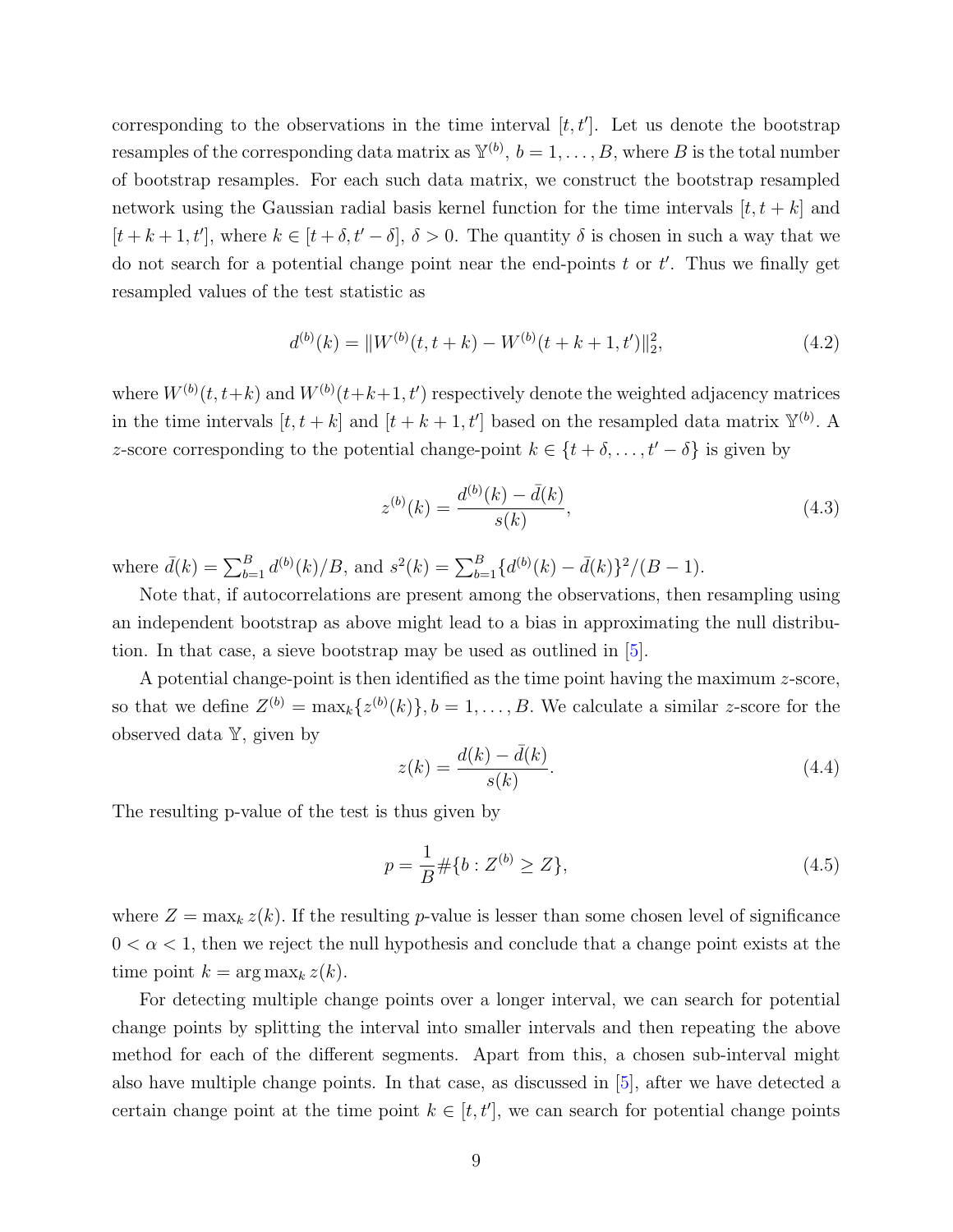within the sub-intervals  $[t, t + k]$  and  $[t + k + 1, t']$  individually, and repeat it further over smaller sub-intervals.

## 5 Results

We applied our change point detection method on different windows of length 200 days with choice of  $\delta$  to be 50, so as to detect a change point  $k \in \{t+50, t'-50\}$  for  $|t'-t| = 200$ . We checked for the presence of autocorrelations among the daily stock returns using a Durbin-Watson testing procedure but didn't get sufficient evidence in favor of the same. This lead us to use independent bootstrap for resampling the rows of the data matrix.

Our change point analyses reveal that the dates where the network dynamics undergoes change, are all close to some stock market crash. Table 1 list the dates and the related stock market events. In Figure 2, we show the plots of the z-scores for the observed data (blue line) against the z-scores corresponding to the bootstrapped samples (black lines), for networks analysed over a 200-day time period of 21-April-2008 to 30-June-2009. Our method scanned for change points in a set of 101 contiguous dates, excluding  $\delta = 50$  days on either side of the aforementioned dates. The true z-scores reach the peak on 06-October-2008, and has a p-value of zero, thus confirming a change-point in the network around that time period. The date corresponds to the global finanical crisis of 2007-08.

If we carefully observe the change points, we find that the cases where no change point were detected, that is, the 9/11 and 2010 Flash crash – were exogenous crashes where stock markets took a temporary dip due to unforeseen circumstances. In all other cases, however, there were stock market bubbles building over a time and the shocks were endogenous in nature. The only exception is the Dubai 2009 debt standstill. That may be expected as most of the major stock markets like FTSE shrugged off the effect of the Dubai crisis within a few days. A closer inspection reveals that the time gap between the change point and the reported crash dates is different for different events. That may be explained from the fact that the impact of different crashes on the network dynamics of multiple stock markets is not same for all events. In some cases, the stock markets of countries other than the place of origin of crash react with a lag while in others the spread of contagion is instantaneous. What is evident from our studies that most stock market crashes significantly impact multiple stock markets, albeit in varying degrees. Our method has detected the break in network dynamics in all the cases where there was a known contagion effect.

For comparison, we applied the change-point detection procedure for a correlation network as well. The method based on correlation network failed to detect almost all the major stock market crises, except for the financial crisis of 2007 - 2008 (change point detected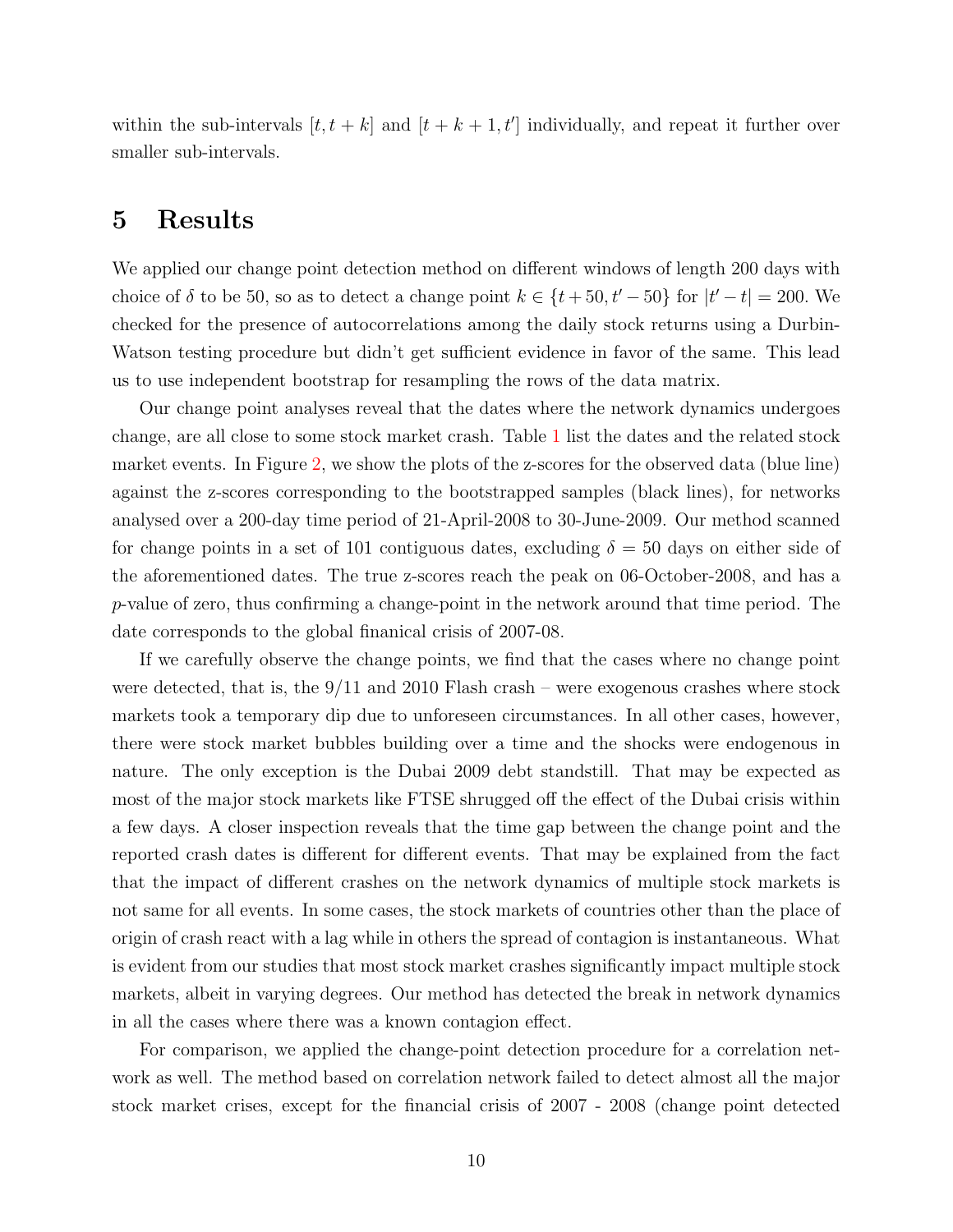

Figure 2: Figure showing plot of the z-scores for the observed data (blue line) against the z-scores corresponding to the bootstrapped samples (black lines), for networks analysed over a 200-day time period of 21-April-2008 to 30-June-2009.

on 12-August-2008). Additionally, it detected two change points on 28-July-2006 and 10- August-2016. With no reported stock market crash during this time it is very unlikely that the global stock market correlation underwent any significant change during that period.

# 6 Discussion

Literature has shown that crashes at local stock markets often impact multiple markets and spread across them. A natural corollary of this phenomenon is that the network dynamics of stock markets across the globe are likely to undergo critical shift. In this paper we create a network of Asia-Pacific stock markets along with US and UK stock markets using daily index data. We use the Gaussian kernel function which provides a distribution free construction of underlying network while simultaneously preserving the topology. To understand the impact of critical regimes we detect change points in the network adopting the method presented in [5] with a modification allowing for accommodation of Gaussian kernel. On inspection, the dates corresponding to the change points detected are found close to reported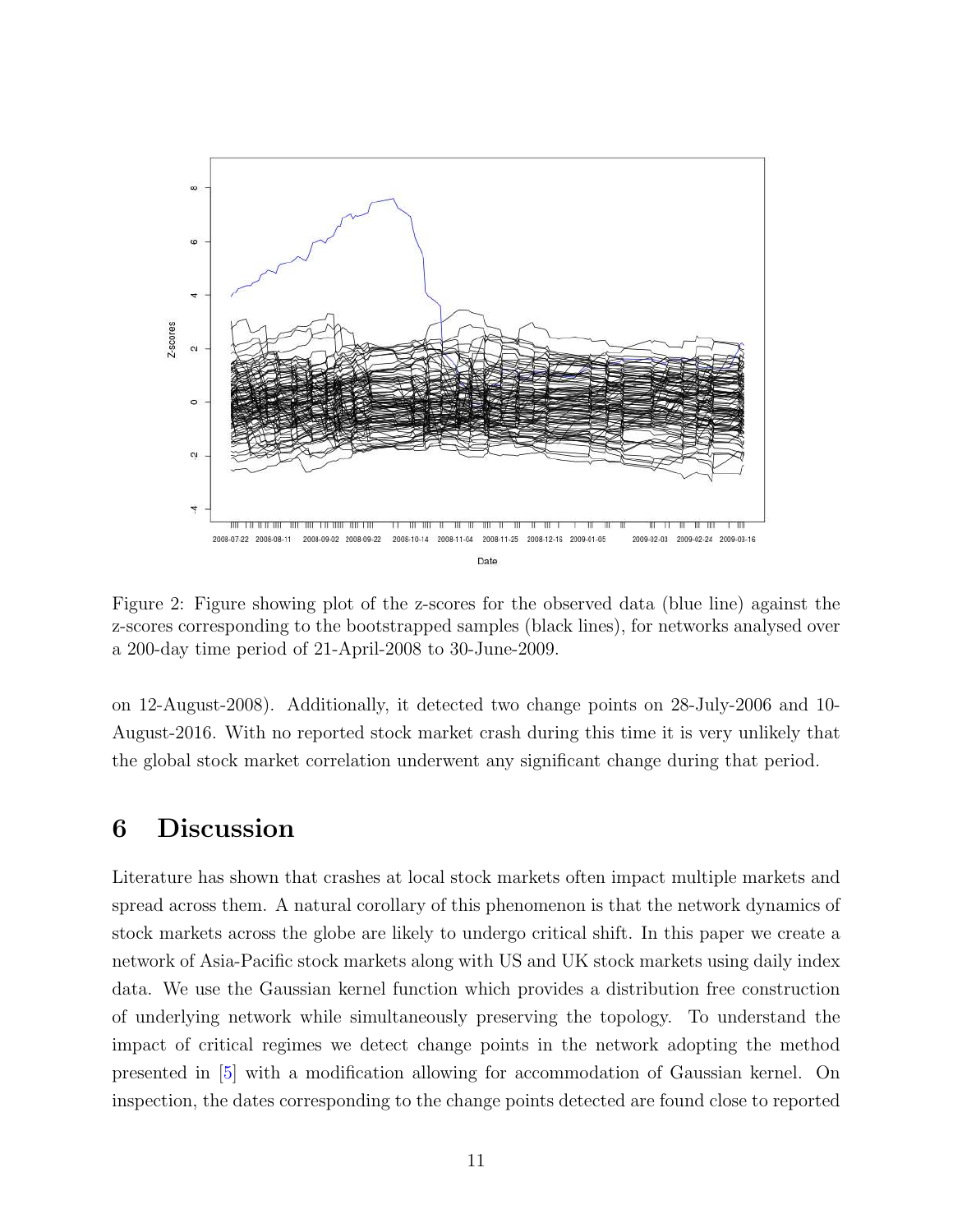| <b>Name</b>                                               | Date            | Country                 | <b>Change Point</b>         |
|-----------------------------------------------------------|-----------------|-------------------------|-----------------------------|
| Economic effects arising from<br>the September 11 attacks | $11-Sep-01$     | United States           | No change<br>Point          |
| Stock market downturn of 2002                             | $09-Oct-02$     | United States           | $13-Nov-02$                 |
| Chinese stock bubble of 2007                              | $27$ -Feb-07    | China                   | $27$ -Dec-06                |
| United States bear market of 2007-09                      | $11-Oct-07$     | United States           | $09-Oct-07$                 |
| Financial crisis of 2007-08                               | $16$ -Sep-08    | United States           | $06$ -Oct- $08$             |
| 2009 Dubai debt standstill                                | 27-Nov-09       | United Arab<br>Emirates | No change<br>point detected |
| European sovereign debt crisis                            | $27$ -Apr-10    | Europe                  | 09-Feb-2010                 |
| 2010 Flash Crash                                          | $06$ -May-10    | United States           | No change<br>point detected |
| August 2011 stock markets fall                            | $01-Aug-11$     | <b>USA</b>              | $27$ -Jul- $11$             |
| 2015-16 Chinese stock market crash                        | $12$ -Jun- $15$ | China                   | $16$ -Jun- $15$             |
| 2015-16 stock market selloff                              | $18-Aug-15$     | United States           | $19$ -Aug- $15$             |

Table 1: Results of the change-point detection method.

crash dates of any of the stock markets in the network, especially those crashes which were endogenous in nature. Our work contributes both to the methodology and application of network change point detection. On the methodological side we contribute by modifying the method presented in [5]. This allowed us to build the network with gaussian kernel which has its obvious advantages as explained above. On the application side the ability of our method to detect change points in case of all the known endogenous stock market crashes makes it useful in distinguishing endogenous and exogenous crashes. This may also serve as a warning bell for change in market dynamics for investors exposed to multiple stock markets across globe.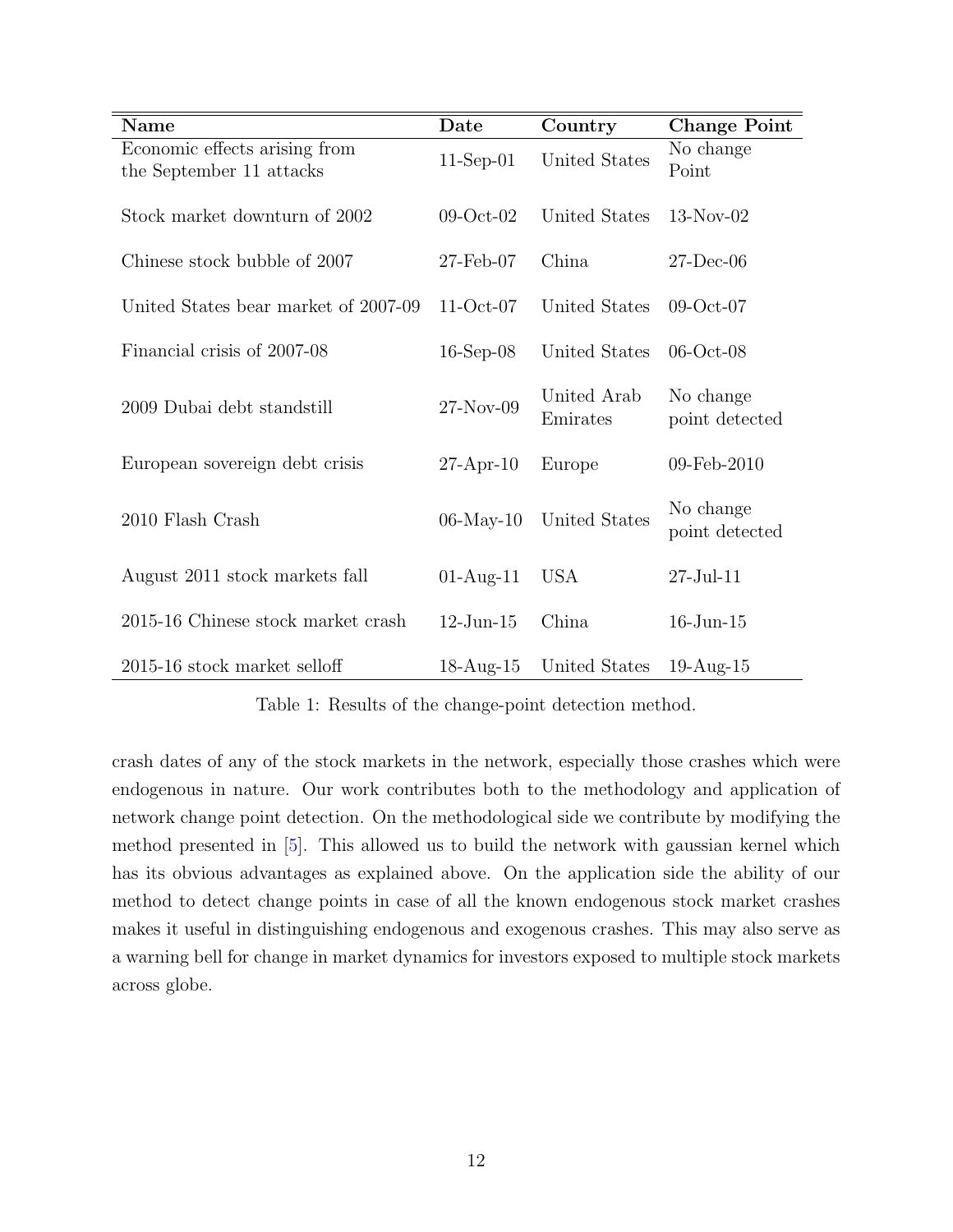## Acknowledgements

S.B. is partially supported by DST INSPIRE Faculty Award, Govt. of India, Grant No. 04/2015/002165.

# References

- [1] Aloui, R., Aïssa, M. S. B., and Nguyen, D. K. (2011). Global financial crisis, extreme interdependences, and contagion effects: The role of economic structure? *Journal of Banking & Finance*, 35(1):130–141.
- [2] Aue, A., Hörmann, S., Horváth, L., Reimherr, M., et al. (2009). Break detection in the covariance structure of multivariate time series models. *The Annals of Statistics*, 37(6B):4046–4087.
- [3] Avanesov, V., Buzun, N., et al. (2018). Change-point detection in high-dimensional covariance structure. *Electronic Journal of Statistics*, 12(2):3254–3294.
- [4] Banerjee, S., Akbani, R., and Baladandayuthapani, V. (2019). Spectral clustering via sparse graph structure learning with application to proteomic signaling networks in cancer. *Computational Statistics & Data Analysis*, 132:46–69.
- [5] Barnett, I. and Onnela, J.-P. (2016). Change point detection in correlation networks. *Scientific reports*, 6:18893.
- [6] Basseville, M., Nikiforov, I. V., et al. (1993). *Detection of abrupt changes: theory and application*, volume 104. Prentice Hall Englewood Cliffs.
- [7] Bekaert, G., Ehrmann, M., Fratzscher, M., and Mehl, A. (2014). The global crisis and equity market contagion. *The Journal of Finance*, 69(6):2597–2649.
- [8] Bekaert, G., Ehrmann, M., Fratzscher, M., and Mehl, A. J. (2011). Global crises and equity market contagion. Technical report, National Bureau of Economic Research.
- [9] Bertero, E. and Mayer, C. (1990). Structure and performance: Global interdependence of stock markets around the crash of october 1987. *European Economic Review*, 34(6):1155– 1180.
- [10] Bhattacharjee, B., Shafi, M., and Acharjee, A. (2017). Network mining based elucidation of the dynamics of cross-market clustering and connectedness in asian region: An mst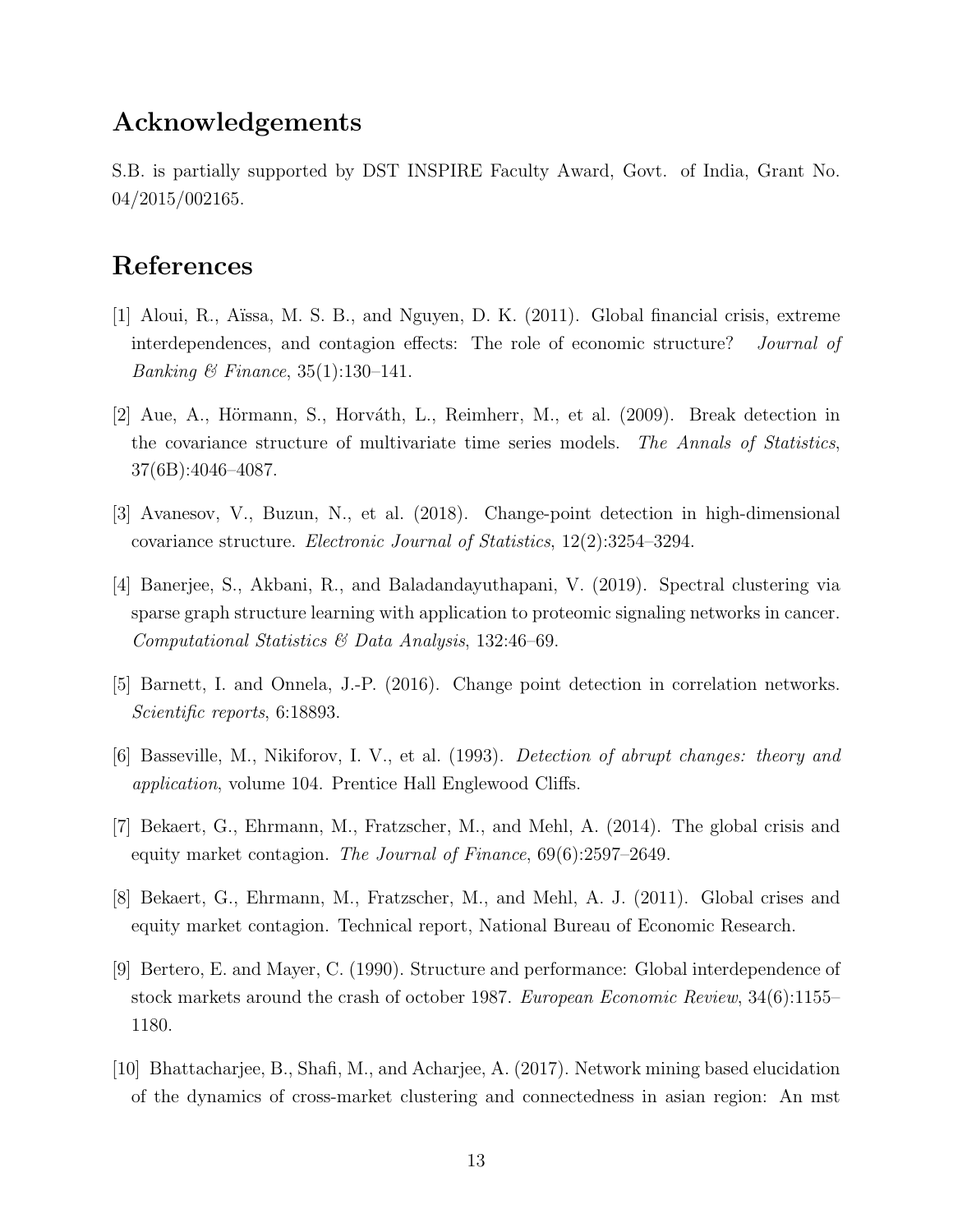and hierarchical clustering approach. *Journal of King Saud University-Computer and Information Sciences*.

- [11] Boubaker, S., Jouini, J., and Lahiani, A. (2016). Financial contagion between the us and selected developed and emerging countries: The case of the subprime crisis. *The Quarterly Review of Economics and Finance*, 61:14–28.
- [12] Gallegati, M. (2012). A wavelet-based approach to test for financial market contagion. *Computational Statistics & Data Analysis*, 56(11):3491–3497.
- [13] Jin, X. and An, X. (2016). Global financial crisis and emerging stock market contagion: A volatility impulse response function approach. *Research in International Business and Finance*, 36:179–195.
- [14] Kauˆe DalMaso Peron, T., da Fontoura Costa, L., and Rodrigues, F. A. (2012). The structure and resilience of financial market networks. *Chaos: An Interdisciplinary Journal of Nonlinear Science*, 22(1):013117.
- [15] Kazemilari, M. and Djauhari, M. A. (2015). Correlation network analysis for multidimensional data in stocks market. *Physica A: Statistical Mechanics and its Applications*, 429:62–75.
- [16] Kenourgios, D., Samitas, A., and Paltalidis, N. (2007). Financial crises and contagion: evidence for bric stock markets. In *EFMA Vienna Meetings*.
- [17] Keshavarz, H., Michailidis, G., and Atchade, Y. (2018). Sequential change-point detection in high-dimensional gaussian graphical models. *arXiv preprint arXiv:1806.07870*.
- [18] Kolar, M. and Xing, E. (2011). On time varying undirected graphs. In *Proceedings of the Fourteenth International Conference on Artificial Intelligence and Statistics*, pages 407–415.
- [19] Kolar, M. and Xing, E. P. (2012). Estimating networks with jumps. *Electronic journal of statistics*, 6:2069 – 2106.
- [20] Longstaff, F. A. (2010). The subprime credit crisis and contagion in financial markets. *Journal of financial economics*, 97(3):436–450.
- [21] Lowry, C. A., Woodall, W. H., Champ, C. W., and Rigdon, S. E. (1992). A multivariate exponentially weighted moving average control chart. *Technometrics*, 34(1):46–53.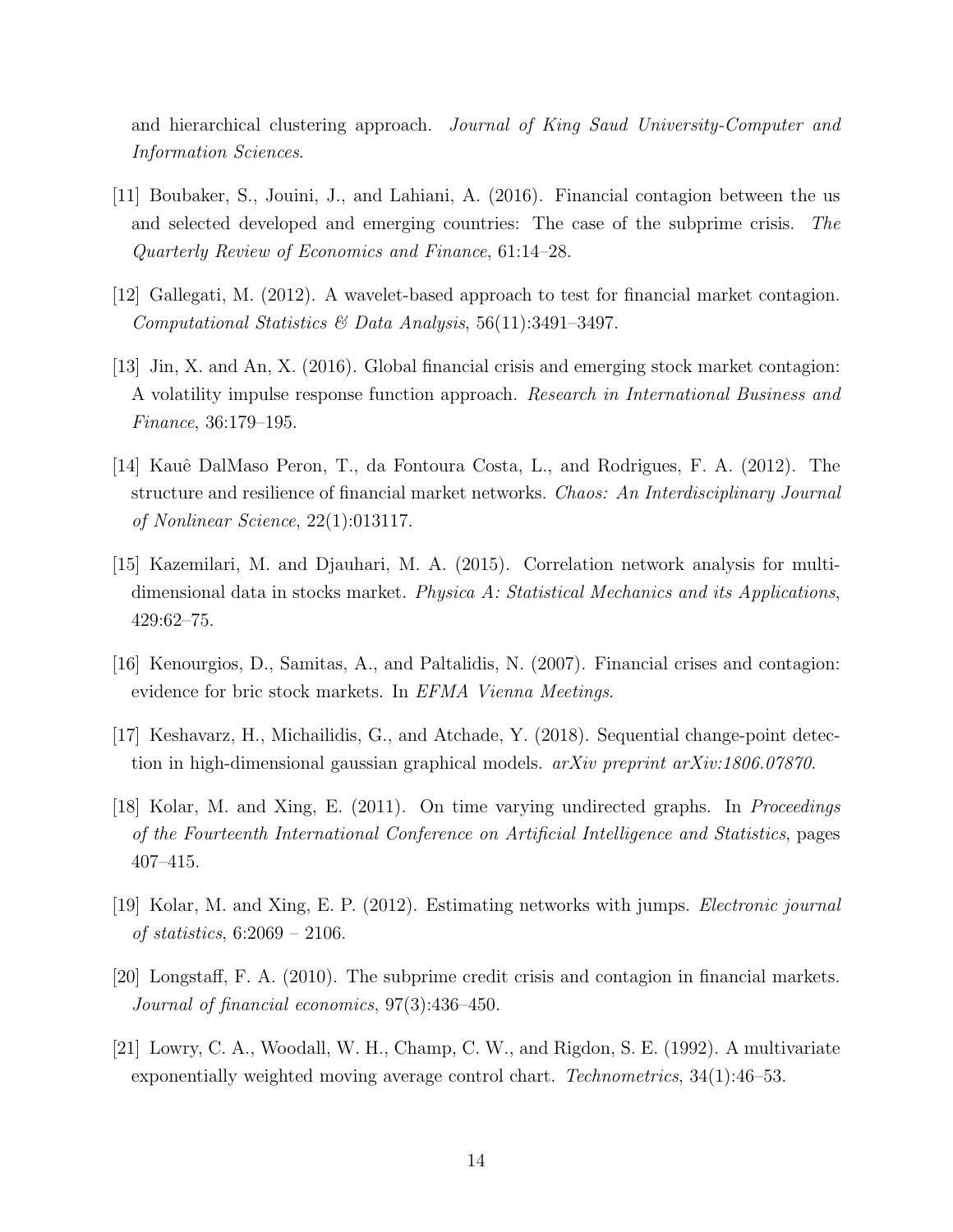- [22] Luchtenberg, K. F. and Vu, Q. V. (2015). The 2008 financial crisis: Stock market contagion and its determinants. *Research in International Business and Finance*, 33:178– 203.
- [23] Mantegna, R. N. (1999). Hierarchical structure in financial markets. *The European Physical Journal B-Condensed Matter and Complex Systems*, 11(1):193–197.
- [24] Markwat, T., Kole, E., and Van Dijk, D. (2009). Contagion as a domino effect in global stock markets. *Journal of Banking & Finance*, 33(11):1996–2012.
- [25] McCulloh, I. and Carley, K. M. (2011). Detecting change in longitudinal social networks. Technical report, Military Academy West Point NY Network Science Center (NSC).
- [26] Mizuno, T., Takayasu, H., and Takayasu, M. (2006). Correlation networks among currencies. *Physica A: Statistical Mechanics and its Applications*, 364:336–342.
- [27] Namaki, A., Shirazi, A., Raei, R., and Jafari, G. (2011). Network analysis of a financial market based on genuine correlation and threshold method. *Physica A: Statistical Mechanics and its Applications*, 390(21-22):3835–3841.
- [28] Nobi, A., Lee, S., Kim, D. H., and Lee, J. W. (2014). Correlation and network topologies in global and local stock indices. *Physics Letters A*, 378(34):2482–2489.
- [29] Onnela, J.-P., Chakraborti, A., Kaski, K., and Kertesz, J. (2003). Dynamic asset trees and black monday. *Physica A: Statistical Mechanics and its Applications*, 324(1-2):247– 252.
- [30] Park, J. H. and Sohn, Y. (2019). Detecting structural changes in longitudinal network data. *Bayesian Analysis*.
- [31] Peel, L. and Clauset, A. (2015). Detecting change points in the large-scale structure of evolving networks. In *Twenty-Ninth AAAI Conference on Artificial Intelligence*.
- [32] Roy, S., Atchadé, Y., and Michailidis, G. (2017). Change point estimation in high dimensional markov random-field models. *Journal of the Royal Statistical Society: Series B (Statistical Methodology)*, 79(4):1187–1206.
- [33] Wang, G.-J., Xie, C., and Stanley, H. E. (2018). Correlation structure and evolution of world stock markets: Evidence from pearson and partial correlation-based networks. *Computational Economics*, 51(3):607–635.